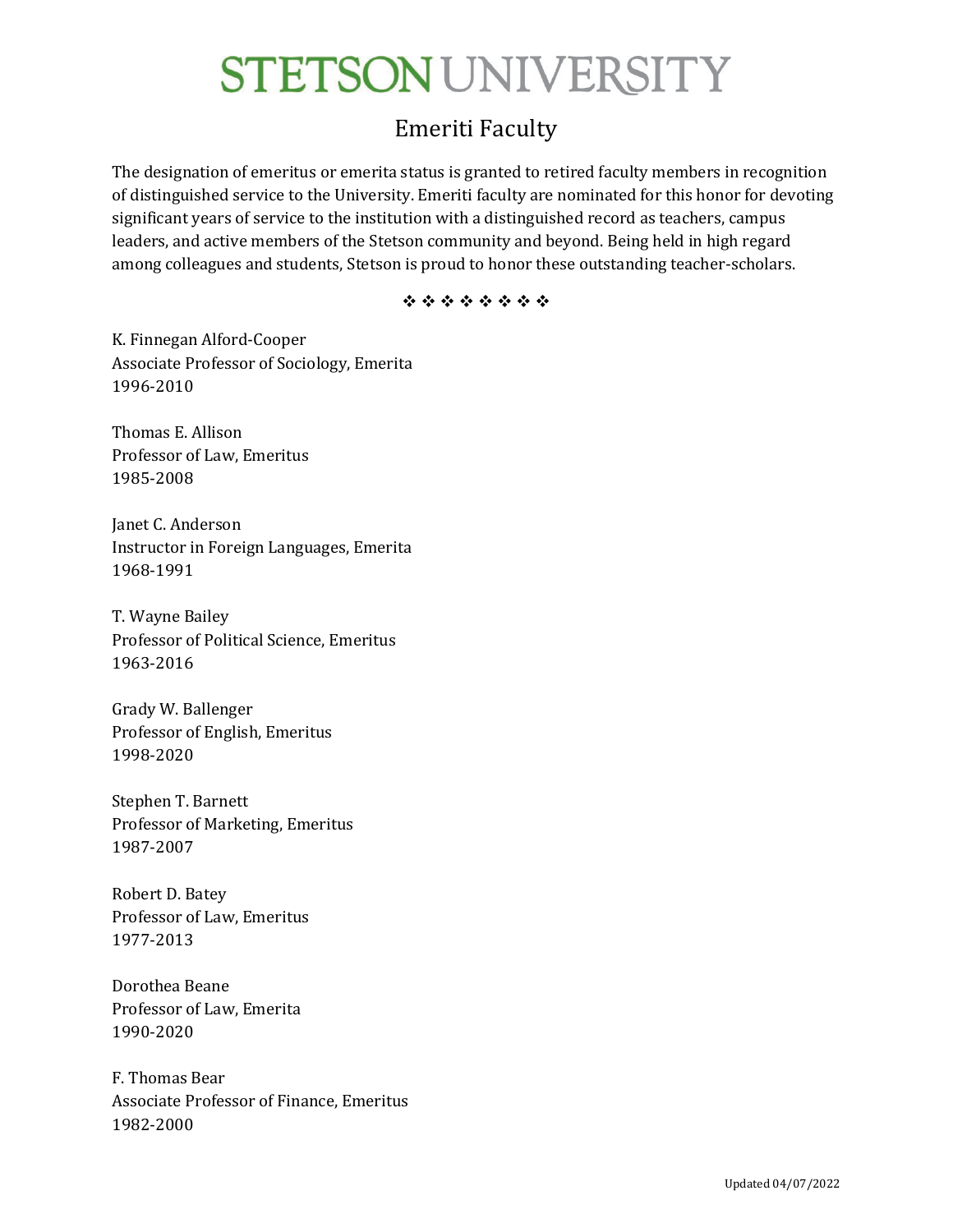#### Emeriti Faculty

Theodore W. Beiler Professor of Chemistry, Emeritus 1963-1989

Hertha A. Berry Professor of Foreign Languages, Emerita 1974-1995

Gary Bolding Professor of Art, Emeritus 1989-2018

John M. Booth Associate Professor of Economics, Emeritus 1973-1991

Robert Boozer Professor of Management 1990-2014

G. Michael Boyd Professor of Finance, Emeritus 1980-2005

Bruce C. Bradford Professor of Geography and Environmental Science, Emeritus 1975-2012

Jane T. Bradford Professor of Library, Emerita 1987-2013

Michael G. Branton Professor of Mathematics and Computer Science, Emeritus 1982-2016

Vincent C. Brenner Professor of Accounting, Emeritus 1998-2017

James Jay Brown Professor of Law, Emeritus 1981-2010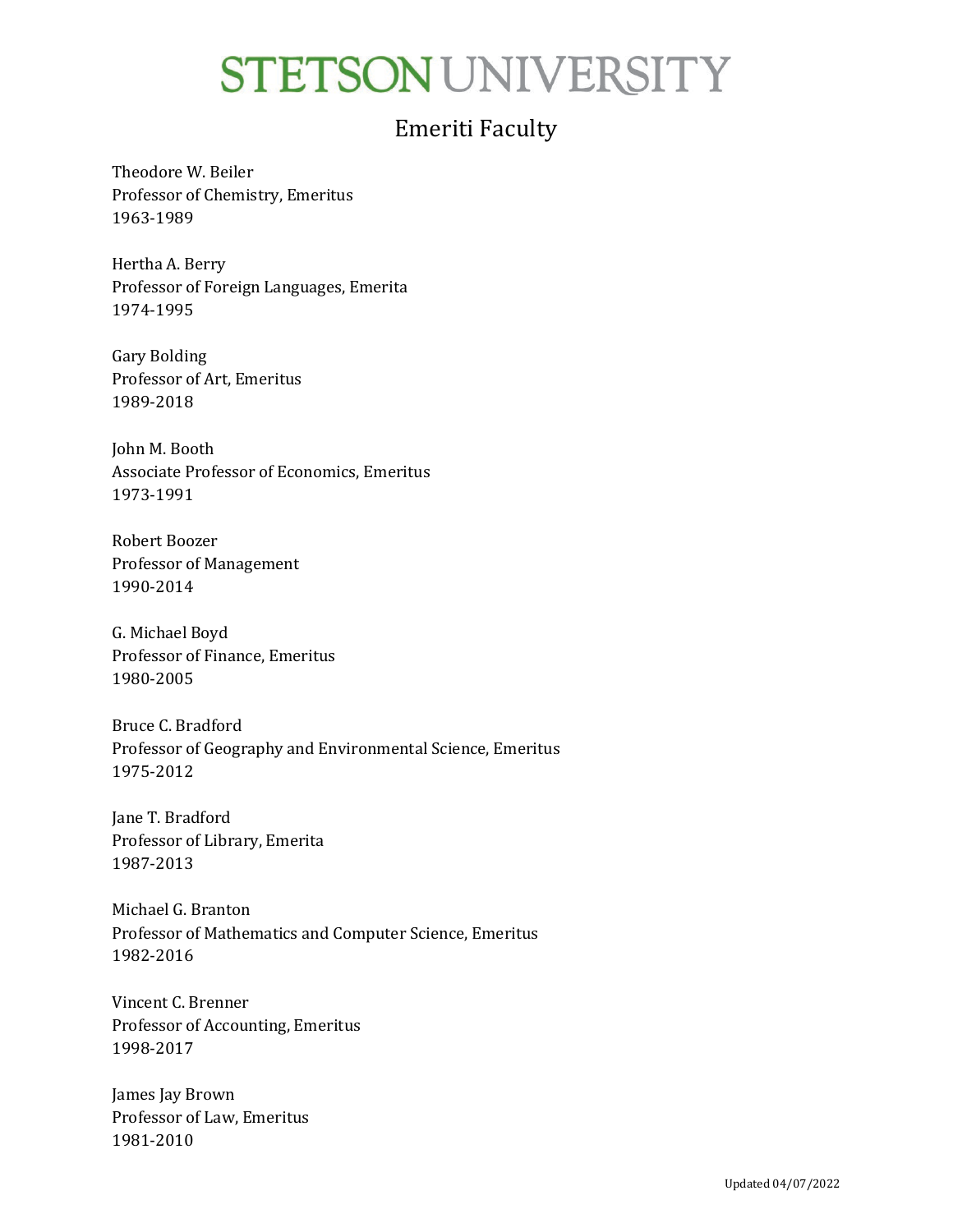### Emeriti Faculty

Randolph L. Carter Sr. Professor of Education, Emeritus 1944-1961

Robert S. Chauvin Professor of Geography, Emeritus 1950-1992

C. Dwaine Cochran Professor of Psychology, Emeritus 1980-2014

James M. Coffee Professor of Education, Emeritus 1975-1985

Edwin C. Coolidge Professor of Chemistry, Emeritus 1961-1995

John F. Cooper Professor of Law, Emeritus 1985-2013

L. Duncan Couch Professor of Music, Emeritus 1989-2006

Roger L. Cushman Professor of Music, Emeritus 1950-1977

Paul E. Dascher Professor of Accounting Information Systems, Emeritus 1993-2011

James H. DeLap Professor of Chemistry, Emeritus 1962-1996

Elizabeth Lovejoy Dershimer Associate Professor of Teacher Education, Emerita 1986-2010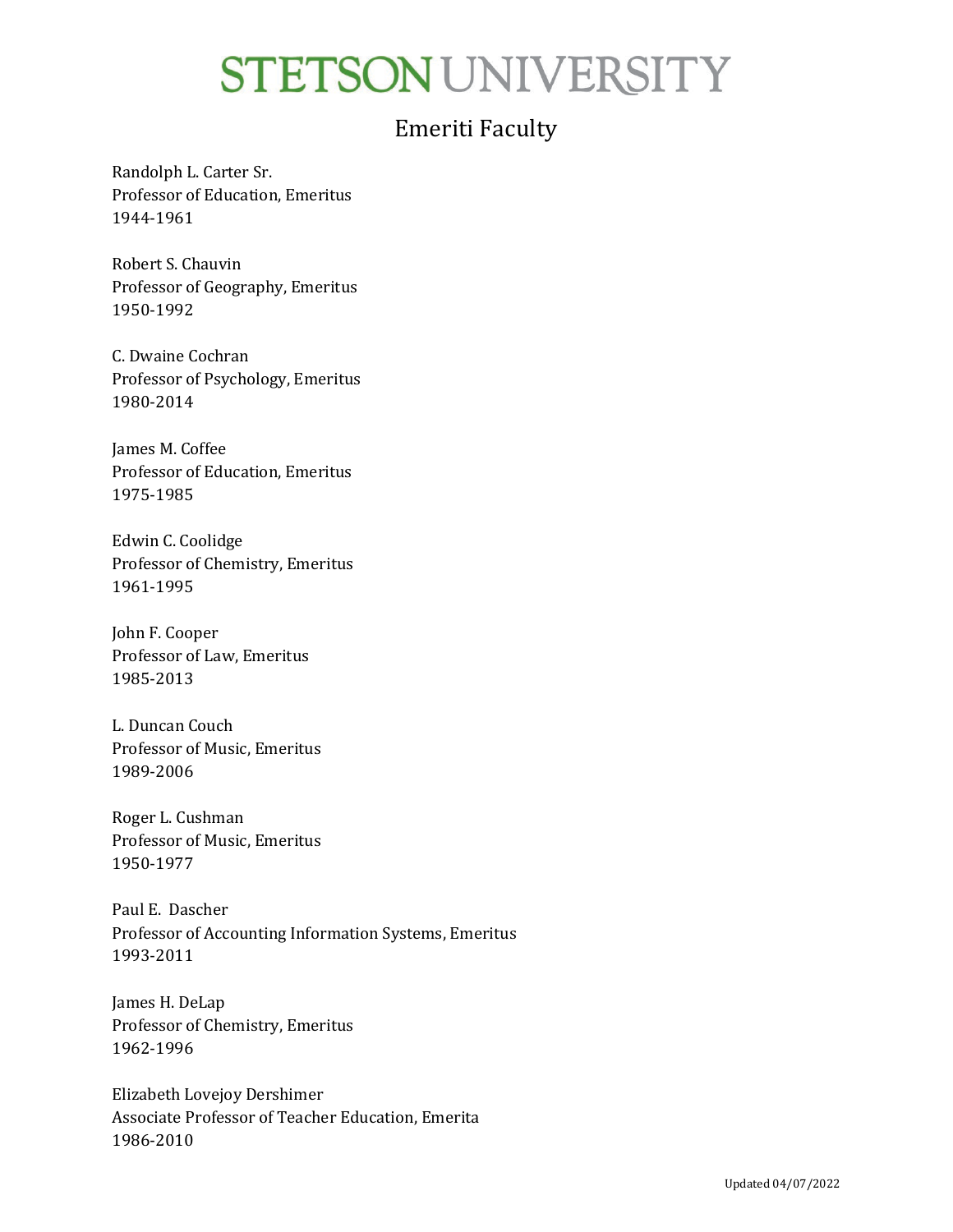### Emeriti Faculty

Frank A. DeZoort Professor of Management, Emeritus 1983-2010

W. Wayne Dickson Professor of English and Humanities, Emeritus 1973-2009

William R. Eleazer Distinguished Professor of Law, Emeritus 1979-1999

Diane Everett Professor of Sociology, Emerita 1989-2021

Kenneth G. Everett Professor of Chemistry, Emeritus 1969-2003

Stephen M. Everhart Professor of Law, Emeritus 1993-2015

Roberta S. Favis Professor of Art, Emerita 1988-2011

William L. Ferrara Professor of Accounting, Emeritus 1989-2000

Peter L. Fitzgerald Professor of Law, Emeritus 1996-2016

Robert E. Fort Professor of Music, Emeritus 1965-1995

G. Robert Fox Professor of Education, Emeritus 1969-1980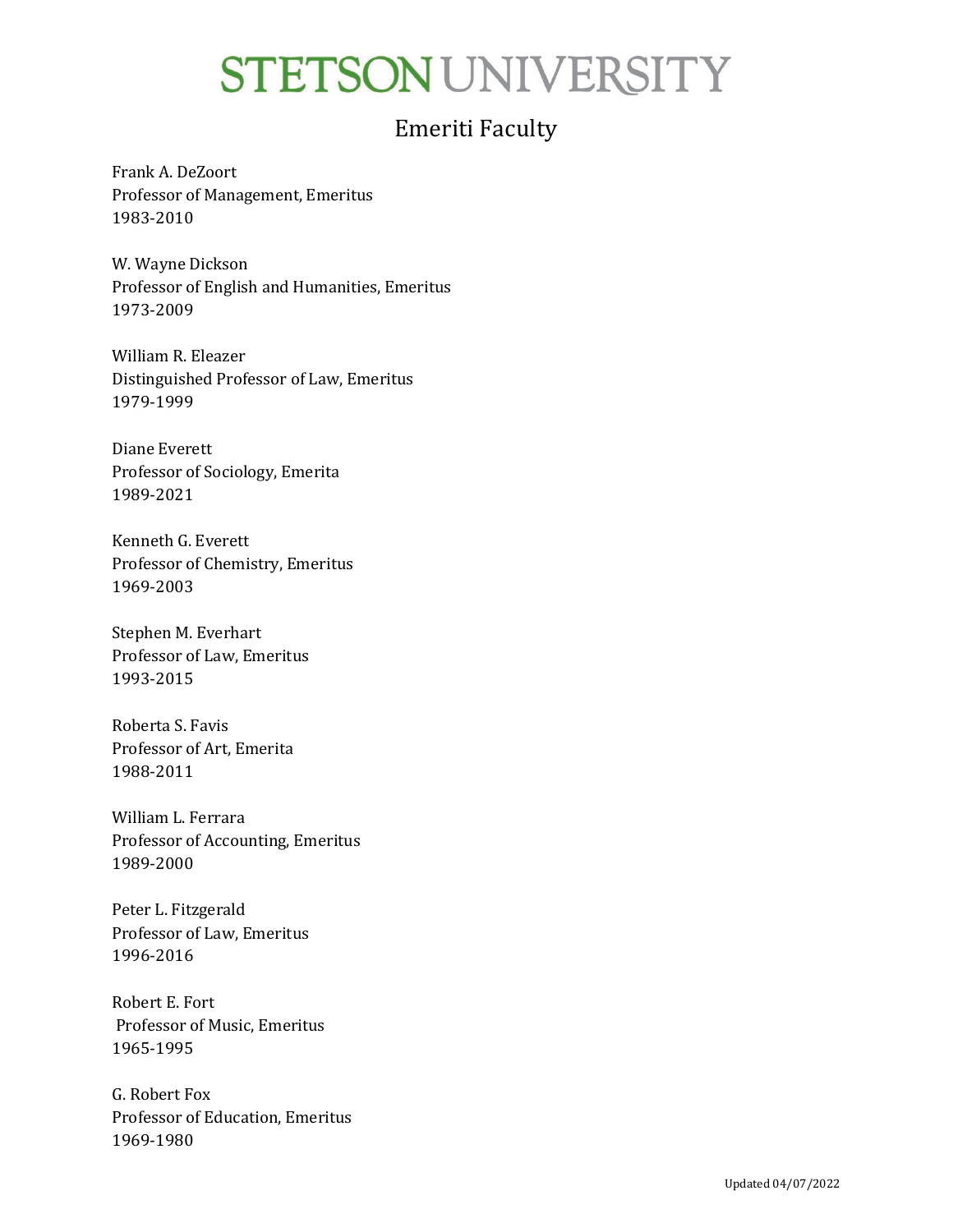### Emeriti Faculty

Edward C. Furlong Jr. Professor of Business Administration, Emeritus 1938-1983

Clark W. Furlow Professor of Law, Emeritus 2004-2016

Harry D. Garber Professor of Management, Emeritus 1972-1990

Byron H. Gibson Professor of English, Emeritus 1946-1973

Geoffrey Gilbert Professor of Flute, Emeritus 1969-1979

Donald G. Gill Professor of Education, Emeritus 1985-1991

Annette W. Gillespie Instructor in Mathematics and Computer Science, Emerita 1968-1992

E. Bryan Gillespie Professor of English, Emeritus 1966-1995

Benjamin B. Griffiths Professor of Speech and Theatre, Emeritus 1956-1991

John A. Hague Professor of American Studies, Emeritus 1955-1992

Margie A. Hale Professor of Mathematics, Emerita 1992-2011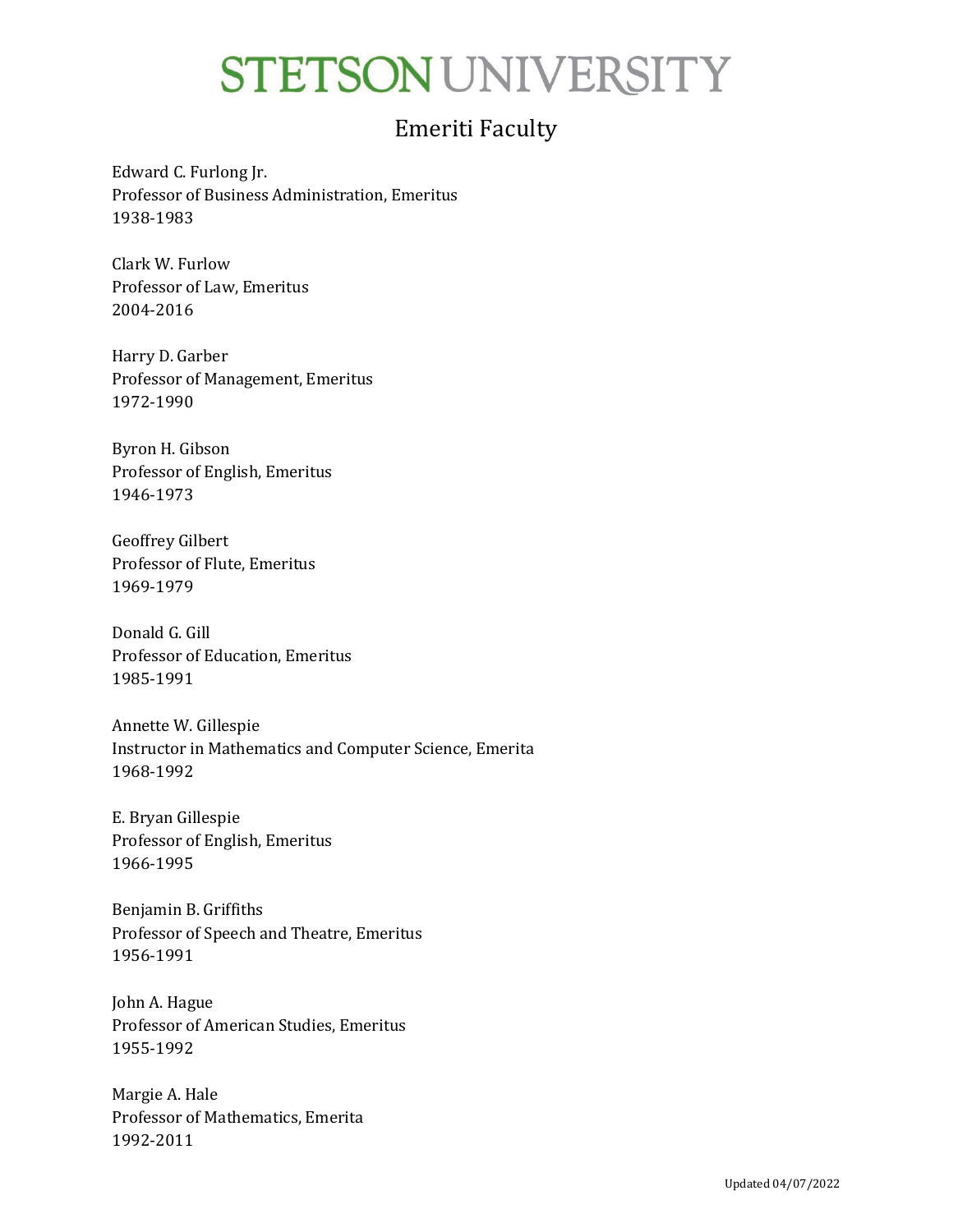### Emeriti Faculty

W. Daniel Hale Professor of Psychology, Emeritus 1979-2012

Anne Motley Hallum Professor of Political Science, Emerita 1986-2012

George Wilson Hood Professor of Counselor Education, Emeritus 1950-1991

Eugene E. Huskey Professor of Political Science, Emeritus 1989-2019

Bruce R. Jacob Dean Emeritus and Professor of Law, Emeritus 1981-2018

Kenneth L. Jackson Associate Professor of Quantitative Methods, Emeritus 1968-1988

Janice C. Jenkins Professor of Music and Librarian, Emerita 1959-1993

Paul R. Jenkins Professor of Music, Emeritus 1956-1993

Sara Staff Jernigan Professor of Physical Education, Emerita 1937-1977

Betty Drees Johnson Professor of Library, Emerita 1961-2011

Kathleen A. Johnson Associate Professor of Humanities, Emerita 1951-1983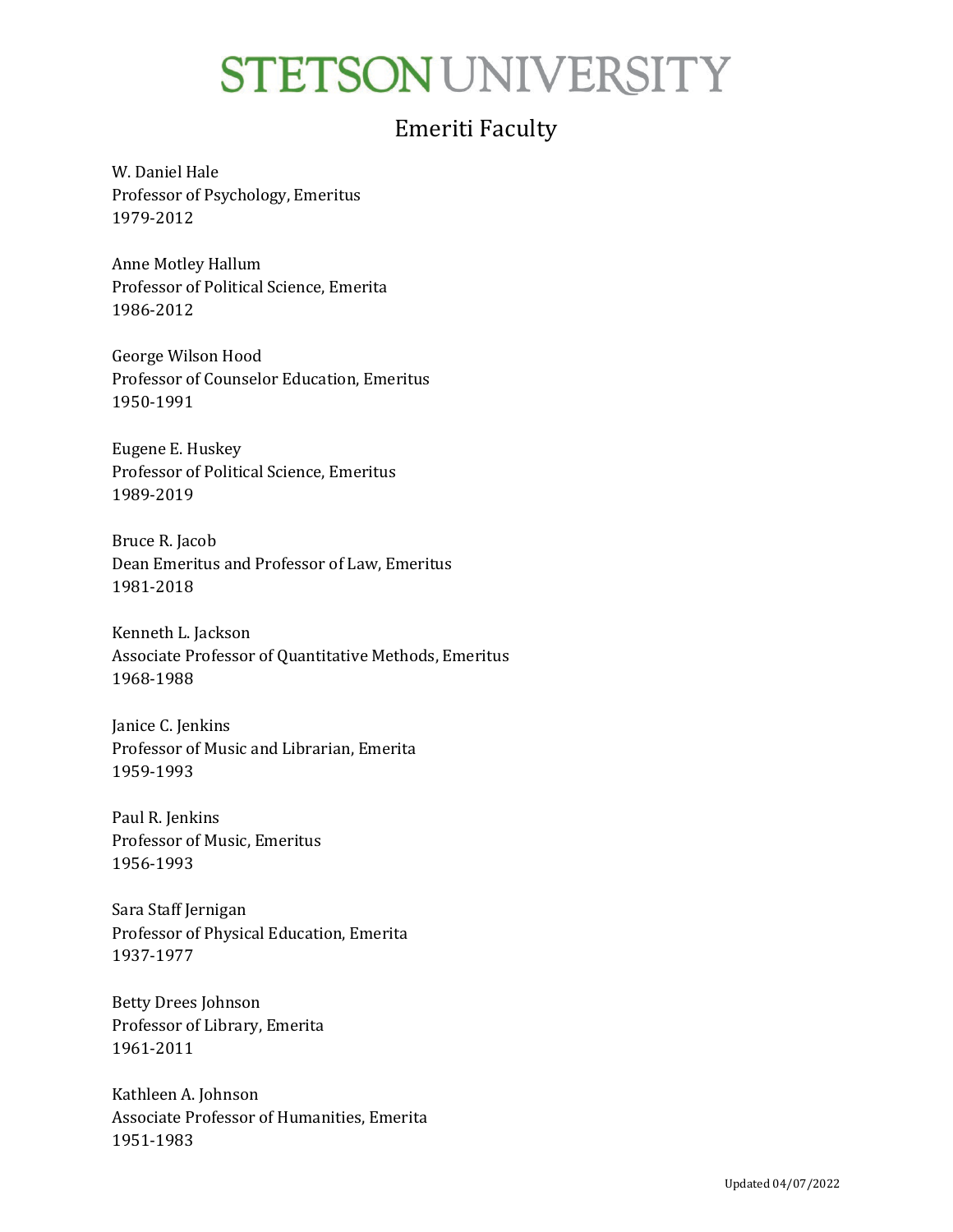### Emeriti Faculty

Anthony T. Jusick Associate Professor of Physics, Emeritus 1966-2011

A. Richard Kindred Associate Professor of Psychology, Emeritus 1973-2013

Dennis R. Kletzing Professor of Mathematics, Emeritus 1974-2000

Francis M. Knapp Professor of Biology, Emeritus 1983-1993

Paul T. Langston Professor of Church Music, Emeritus 1960-1993

Eleanor Leek Smith Professor of Violin, Cello, and Theory, Emerita 1946-1981

Anthony J. Lerro Professor of Finance, Emeritus 1988-2001

Thomas A. Lick Professor of Physics, Emeritus 1968-2012

Marc Hoyle Lovelace Professor of History, Emeritus 1968-1988

Gary L. Maris Professor of Political Science, Emeritus 1965-2009

Thomas C. Marks Professor of Law, Emeritus 1973-2007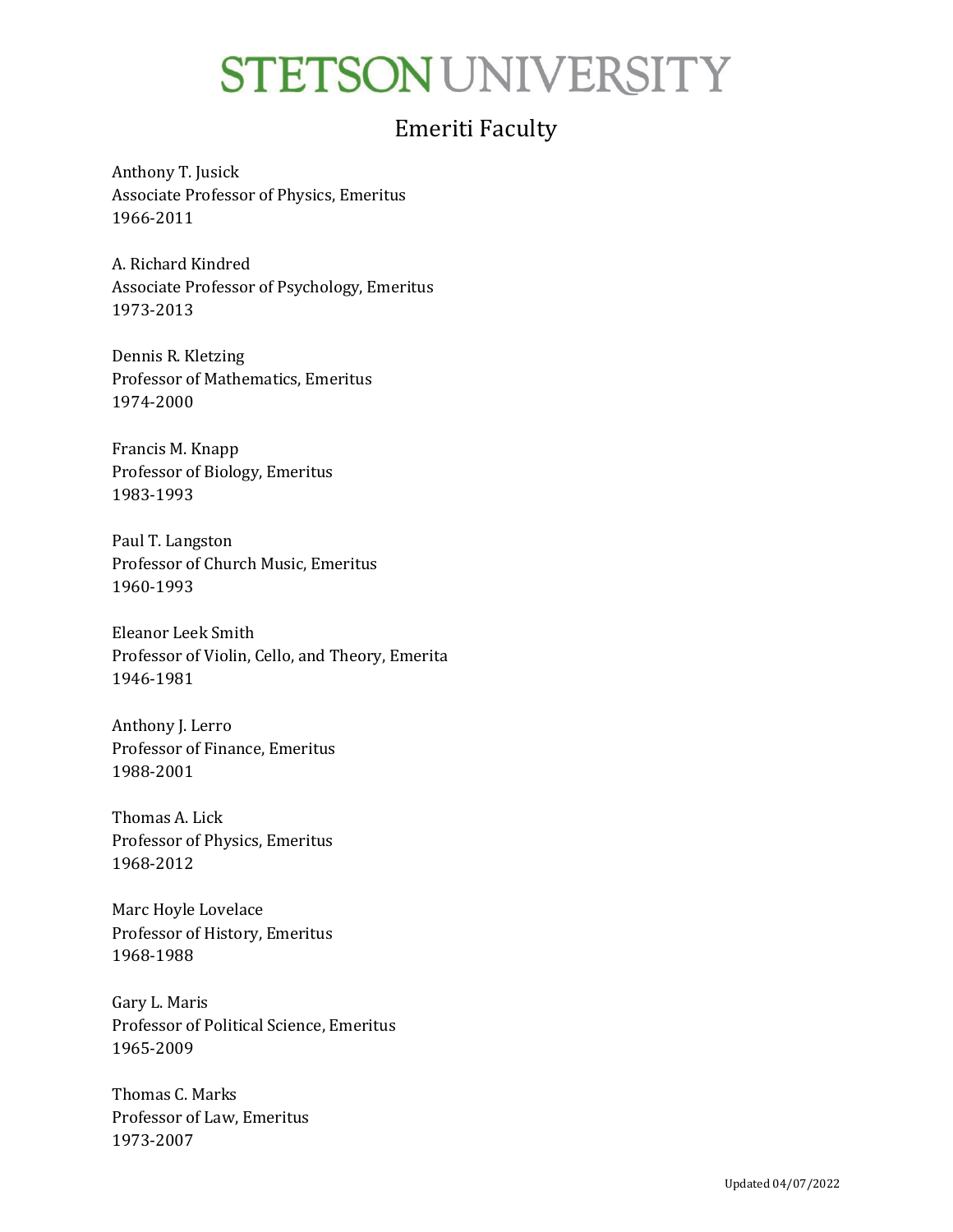### Emeriti Faculty

Joseph J. Master Professor of Accounting, Emeritus 1965-1995

Janice K. McClendon Professor of Law, Emerita 2001-2016

Fred L. Messersmith Professor of Art, Emeritus 1959-1989

Elsie G. Minter Professor of Foreign Languages, Emerita 1962-1993

Lizabeth A. Moody Distinguished University Professor of Law and Dean, Emerita 1994-2013

Richard B. Morland Professor of Philosophy of Education, Emeritus 1952-1990

Ann Roberson Morris Professor of English, Emerita 1961-1995

Donald W. Musser Professor of Religious Studies, Emeritus 1978-2013

Carriella H. Nance Professor of Psychology, Emerita 1995-2013

Leonard L. Nance Professor of Sociology, Emeritus 1989-2015

Eliane M. Norman Professor of Biology, Emerita 1970-1996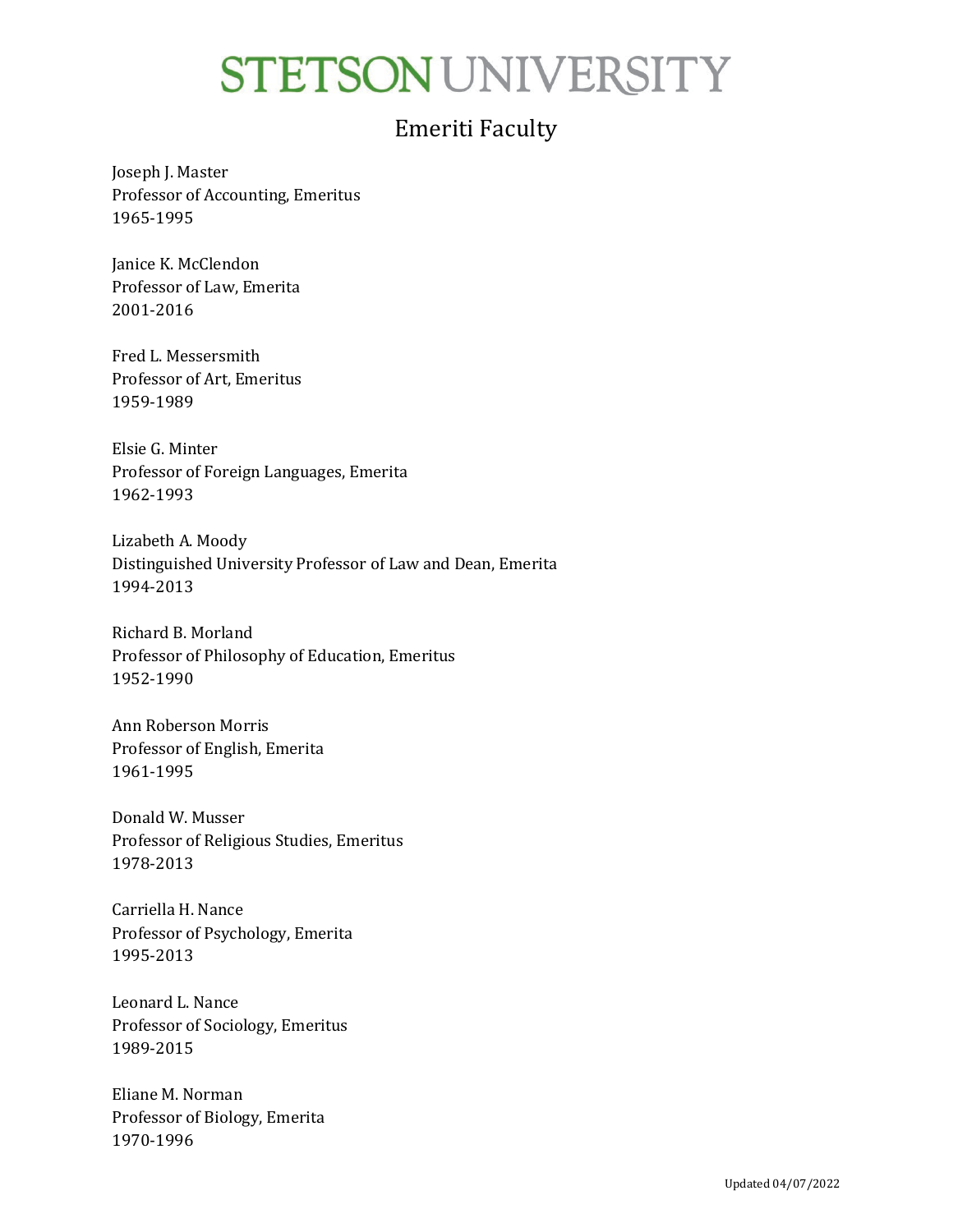### Emeriti Faculty

David W. Nylen Professor of Marketing, Emeritus 1979-1992

Kevin J. O'Keefe Professor of History, Emeritus 1975-2007

Maxine L. Patterson Professor of Management, Emerita 1948-1993

Richard W. Pearce Professor of Finance/Business Administration, Emeritus 1958-1968, 1984-1999

Robert L. Perkins Professor of Philosophy, Emeritus 1984-2000

Kandy Queen-Sutherland Professor of Religious Studies, Emerita 1991-2021

Mollie S. Rich Professor of Music, Emerita 1973-2002

Robert C. Rich Professor of Music, Emeritus 1972-2002

Michael L. Rickman Professor of Music, Emeritus 1983-2017

Stephen A. Robinson Professor of Music, Emeritus 1983-2021

John K. Schorr Professor of Sociology, Emeritus 1975-2014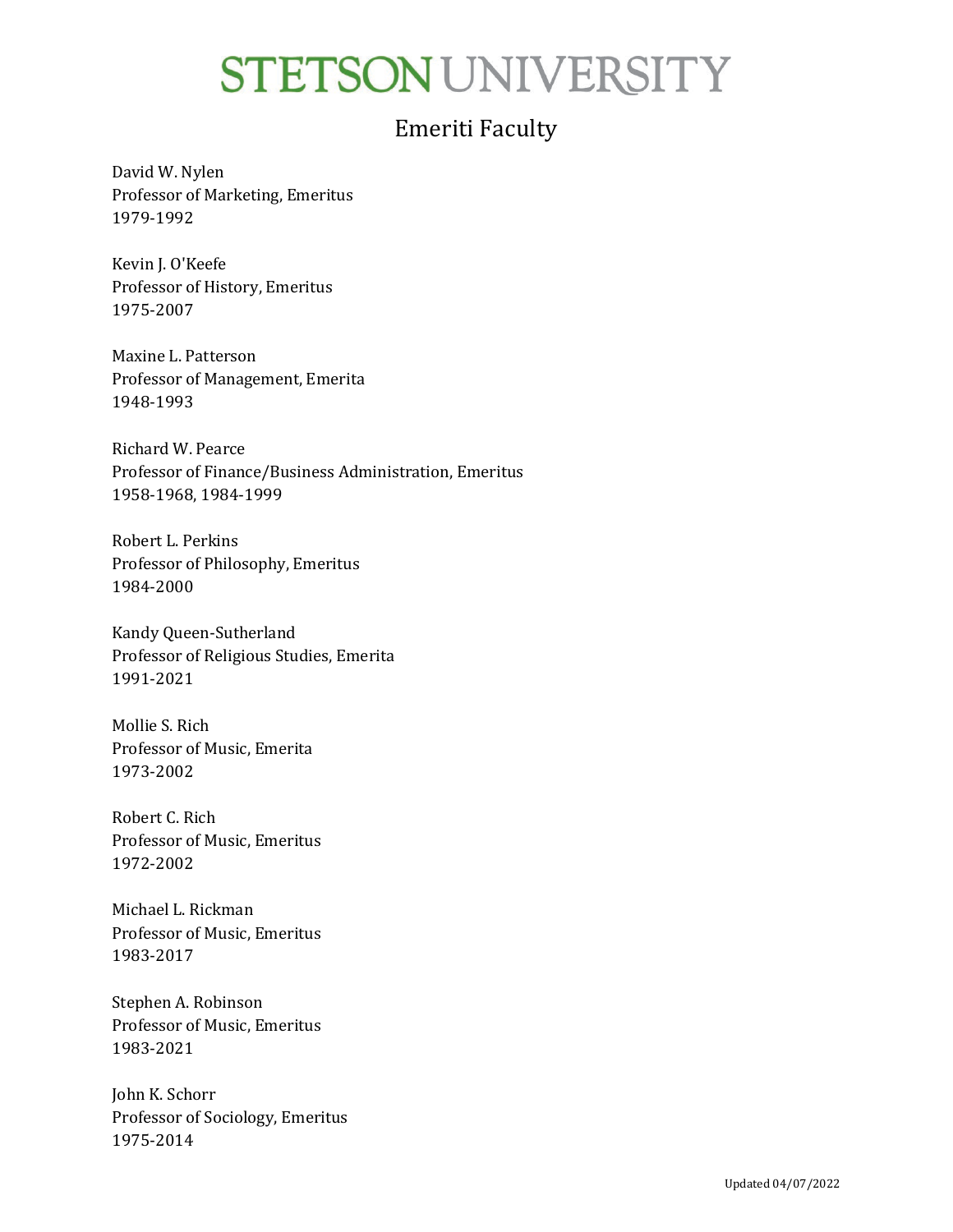### Emeriti Faculty

Ann R. Small Professor of Music, Emerita 1983-2011

Ellen Hurt Smith Professor of English, Emerita 1977-2004

Robert L. Smith Associate Professor of Foreign Languages, Emeritus 1977-1994

Thurman Edwin Smotherman Professor of Education, Emeritus 1956-1989

Paul D. Steeves Professor of History, Emeritus 1972-2013

Bradford Stone Charles A. Dana Professor of Law, Emeritus 1987-2005

Judson P. Stryker, Jr. Professor of Accounting, Emeritus 1976-2016

Donald Dixon Sutherland Professor of Religious Studies, Emeritus 1991-2020

Michael I. Swygert Professor of Law, Emeritus 1979-2005

Ruth Fleet Thurman Professor of Law, Emerita 1975-2009

Charles B. Vedder Professor of Sociology, Emeritus 1974-2011